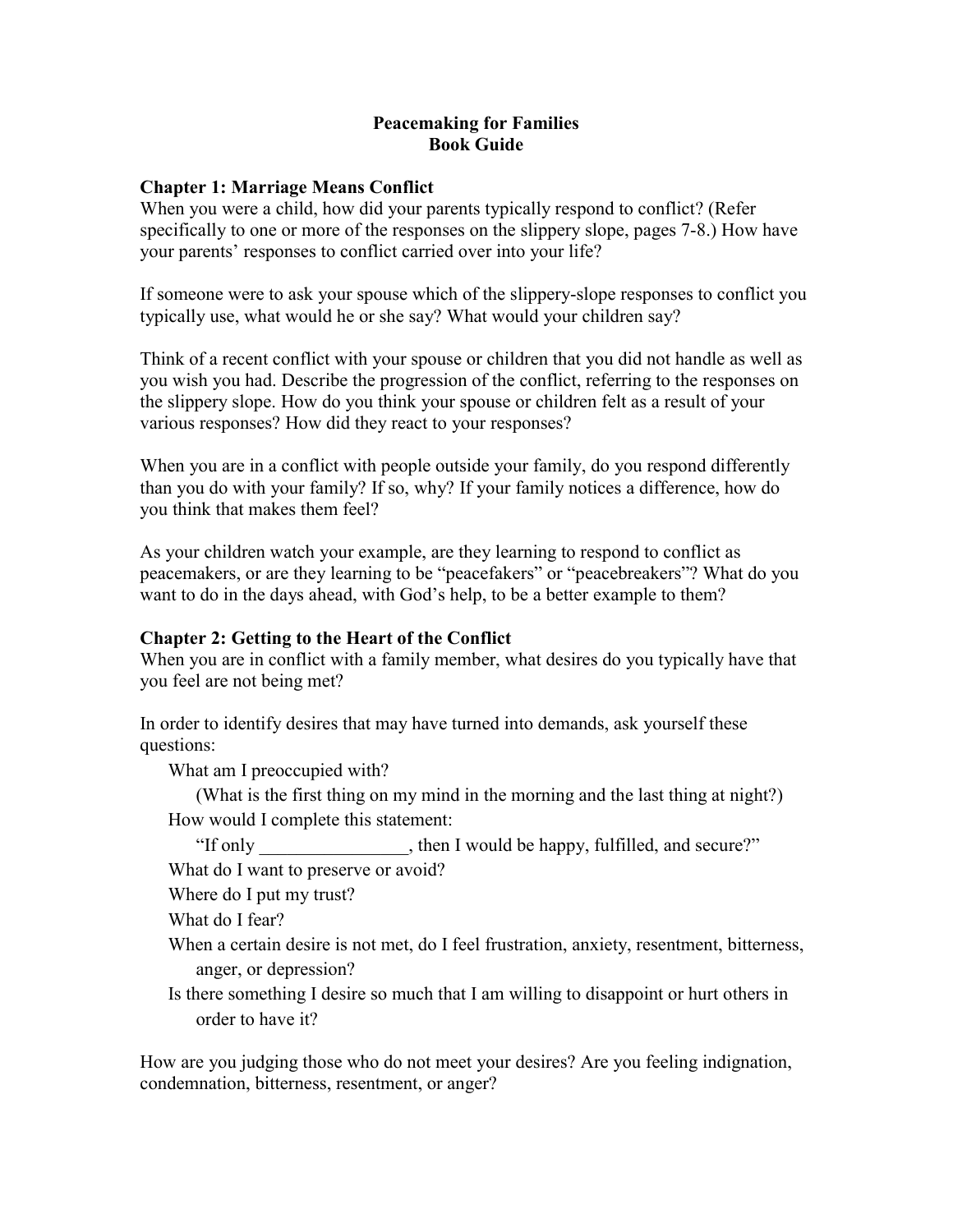How are you punishing those who do not meet your desires?

How can you cultivate a more passionate love for and worship of God?

## **Chapter 3: A Biblical Framework for Peacemaking**

How do you usually view conflict? Do you see it as an inconvenience, a danger, or a chance to get your way? How does your view of conflict affect your response to conflict?

Have you ever thought of conflict as an opportunity? How would this view of conflict affect your response to conflict?

How can you glorify God through conflict? Be practical and specific.

How can you serve your family through conflict? Be practical and specific.

How can you grow to be more like Christ through conflict? Again, think of practical, concrete steps you can take.

## **Chapter 4: Confession**

Your answers to these questions may be based on an actual conflict in your marriage or other relationship, or a hypothetical conflict.

What are some ways that we may try to "wriggle out of" making a confession?

Why is confession an important first step in the resolution of a problem?

Why is speech so important? Give examples of some of the following types of speech:

- a. Reckless words
- b. Grumbling and complaining
- c. Falsehood
- d. Gossip
- e. Slander
- f. Harsh or abusive speech
- g. Hurtful criticism
- h. Speculating on your spouse's motives

Review the "Seven A's of Confession" on pages 52-59. Which of these are easiest for you? Which are the most challenging? Are all seven of them necessary for every act of confession? Why or why not?

#### **Chapter 5: Confrontation**

How was confrontation handled in your household when you were growing up?

When is it a good idea to overlook a problem? When is it not a good idea?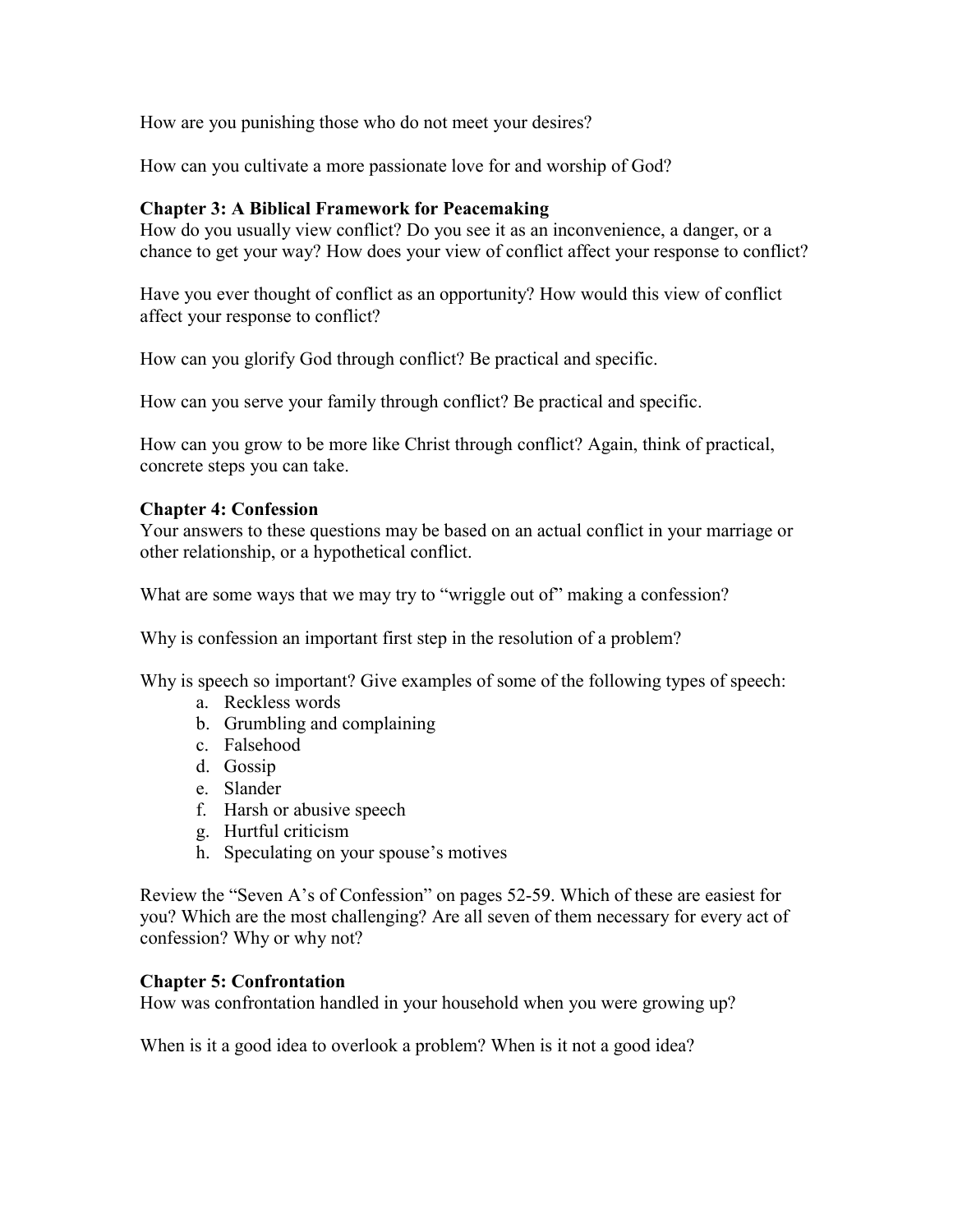What are some practical ways you can build up your spouse, even during a confrontation?

Which listening skills do you have a hard time with: waiting, attending, clarifying, reflecting, or agreeing? Share some things you will do or say to overcome these weaknesses.

If you're married, what can you do and say that would clearly communicate your love and concern for your spouse?

What is the best time and place to talk with your spouse about difficult issues?

How can you demonstrate to your spouse that you believe the best about him or her?

## **Chapter 6: Forgiveness**

Review the four promises of forgiveness on pages 84-85. Have you been able to carry out these four promises after conflicts with your spouse or other family members?

If you are having a hard time forgiving your spouse:

- a. Is it because you are not sure he or she has repented?
- b. Do you think he or she must somehow earn or deserve your forgiveness? Are you trying to punish by withholding forgiveness? Are you expecting a guarantee that the offense will not happen again?
- c. How did your sins contribute to the conflict? How can you imitate God's forgiveness?
- d. Read Matthew 18:21-35. What is the point of this passage? How does it apply to you?

How can you demonstrate forgiveness or promote reconciliation in thought? word? deed?

#### **Chapter 7: Negotiation**

How do you tend to negotiate: competitively (seeking primarily to get your own way) or cooperatively (looking out for others' interests as well as your own)?

How can you prepare to negotiate a reasonable agreement in your present situation?

How can you affirm your concern and respect for your spouse?

Seek to understand the interests of both you and your spouse by answering these questions:

- a. Which issues need to be resolved in order to settle this conflict? (What positions have you and your spouse already taken on these issues?)
- b. What are your interests in this situation?
- c. What are your spouse's interests in this situation?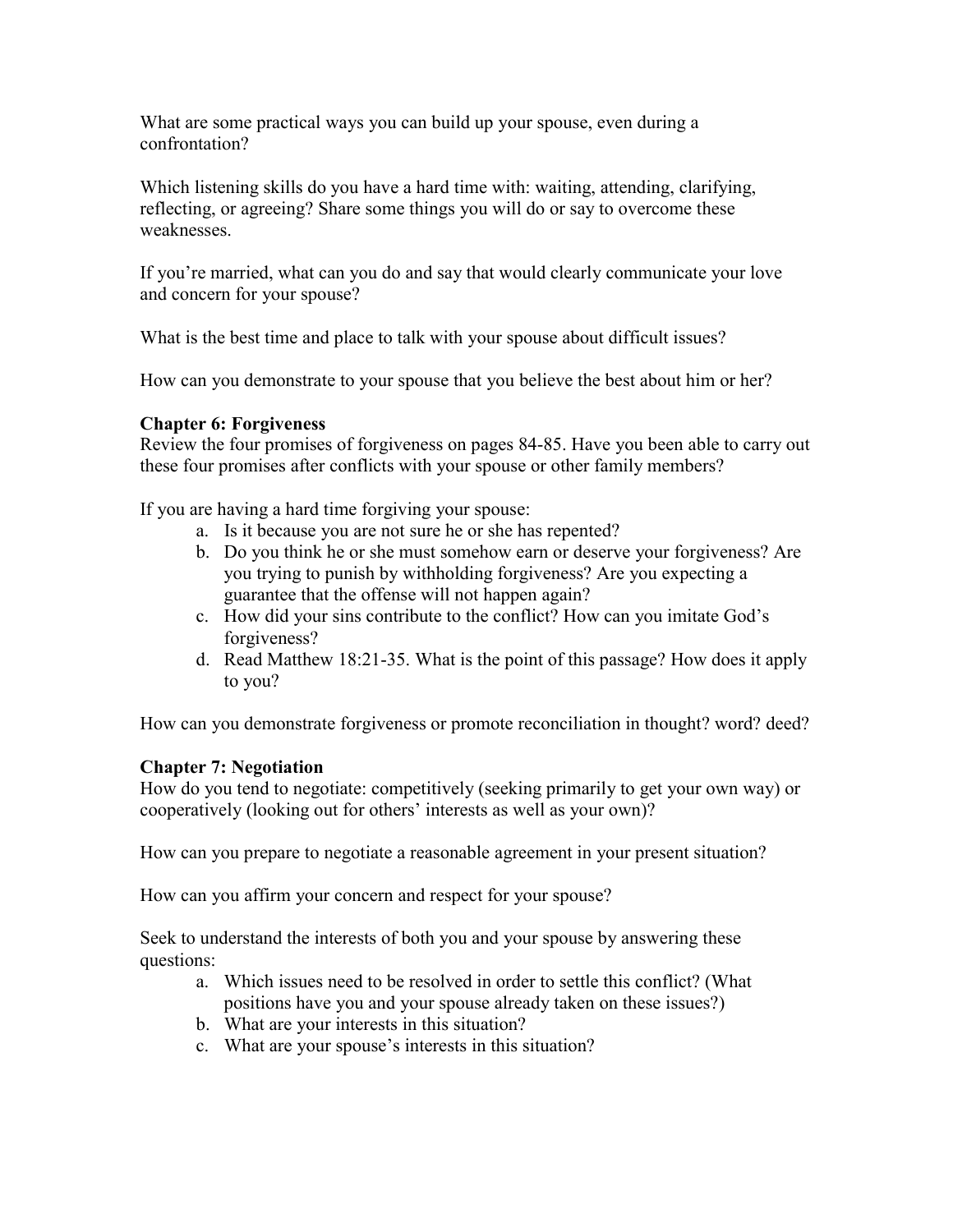What are some creative solutions or options that would satisfy as many interests as possible?

What are some ways that these options can be evaluated objectively and reasonably?

# **Chapter 8: Teaching Children to Be Peacemakers**

Do you feel that you have set a good example of peacemaking for your children? Why or why not?

If not, what can you do to change things from now on?

Identify some practical times and ways that you can take the following key steps to teaching peace to your children?

- a. Remind them regularly of who they are in Christ: forgiven and redeemed!
- b. Minister to their hearts, seeking to help them identify and renounce the idols that may rule their hearts.
- c. Provide regular, systematic instruction, primarily by your example and also by using stories, movies, and the normal conflicts of family life as teaching opportunities.
- d. Provide your children with opportunities for social interactions where conflicts can arise and you can help them practice peacemaking skills.

What can a parent do if the children are older and have developed sinful conflict resolution habits?

# **Chapter 9: Making Peace with Children**

Discuss each of the following steps to conflict resolution, especially as they apply to children. What are the risks involved if we don't follow them? What are some practical ways to carry them out?

- a. Glorify God.
- b. Get the log out of your own eye.
- c. Go and show your children their faults, always ministering the gospel.
- d. Go and be reconciled.
- e. Use conflict to teach godly negotiation: making respectful appeals and looking out for the interests of others.

# **Chapter 10: Conflict between Adult Family Members**

Discuss the following steps to conflict resolution, especially as they apply to conflicts between adults. What are some practical ways to put these into practice?

- a. Glorify God.
- b. Get the log out of your own eye.
- c. Go and show your brother his fault.
- d. Go and be reconciled.
- e. PAUSE (**P**repare, **A**ffirm relationships, **U**nderstand interests, **S**earch for creative solutions, and **E**valuate options)